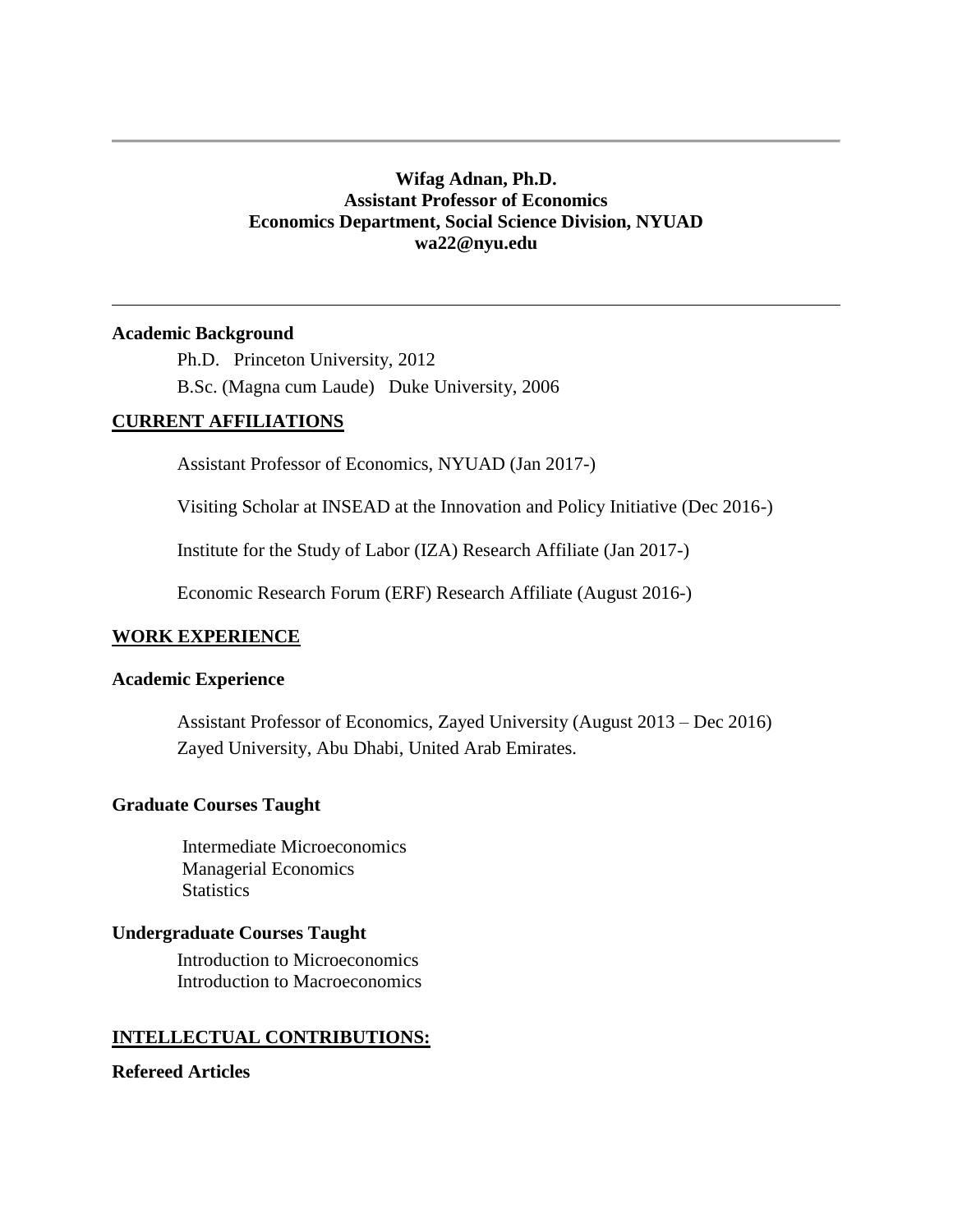Adnan, W. (2015). "Who gets to cross the border? The impact of mobility restrictions on labor flows in the West Bank". *Labour Economics*, *34*, 86-99.

Adnan, W. (2014). "Examining Industry Wage Differentials in the Palestinian Territories" *Review of Middle East Economics and Finance* 10(2):123-150.

## **Submitted/Under Review (3)**

Adnan, W. Glass Doors or Glass Ceilings? Exploring the Role of Ethnicity and Gender in Israel.

Adnan, W. The Impact of Labor Mobility Restrictions on Economic and Social Welfare: the Case of the Gaza Blockade.

## **Current Research/Grants/Awards**

## **Funded**

2015 [Year 1 of 2]: Adnan, W. & Poncini, G., Research Incentive Fund, Co-Principal Investigator: Determinants of Student Performance in the Introduction to Microeconomics (Current/Pending).

2015 [Year 2 of 3]: Adnan, W. London School of Economics Collaboration with Arab Universities, Co-Principal Investigator: "Female Labor Force Participation and Female Entrepreneurship in the UAE" (Current/Pending).

2014: Adnan, W. Start-up Grant, Principal Investigator: Can the U-Shaped Hypothesis Explain Trends in Female Labor Force Participation using Micro-level Data? Evidence from the Palestinian Citizens of Israel (Under Review).

2007-12: President's Award at Princeton University

# **Presentation of Refereed Papers**

### **International**

Adnan, W. (2016). Intergroup Inequality in Israel. American Economic Association, San Francisco, CA. (January  $5<sup>th</sup>$ , 2015)

Adnan, W. (2015). *Can the U-Shaped Hypothesis Explain Trends in Female Labor Force Participation using Micro-level Data? Evidence from the Palestinian Citizens of Israel.* Western Economic Association International 90th Annual Conference, Honolulu, Hawaii.

Adnan, W. (2014). *Who Get to Cross the Border? The Impact of Mobility Restrictions on Labor Flows in the West Bank.* 26th European Association of Labour Economists, Ljubljana, Slovenia.